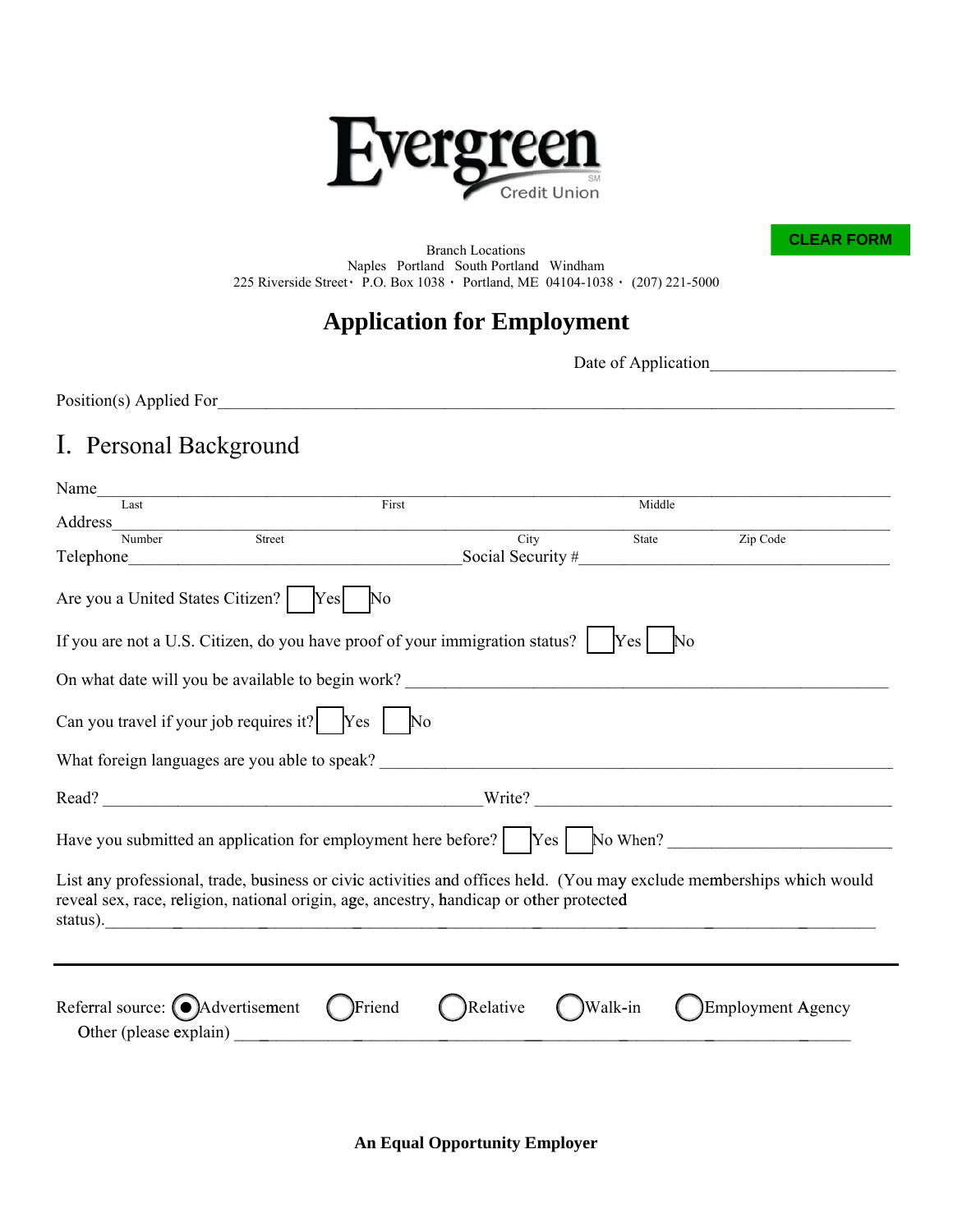# II. Employment History

|                     |                          | Please provide the following information for each of the last three positions you have held, starting with the most recent. |       |          |
|---------------------|--------------------------|-----------------------------------------------------------------------------------------------------------------------------|-------|----------|
|                     |                          | Name of Employer<br><u>Name of Employer</u>                                                                                 |       |          |
|                     | Address<br>Number Street |                                                                                                                             |       |          |
|                     |                          | City                                                                                                                        | State | Zip Code |
|                     |                          |                                                                                                                             |       |          |
|                     |                          |                                                                                                                             |       |          |
|                     |                          |                                                                                                                             |       |          |
|                     |                          |                                                                                                                             |       |          |
|                     |                          |                                                                                                                             |       |          |
|                     |                          |                                                                                                                             |       |          |
|                     |                          | Reason for leaving<br><u>Example 2008</u>                                                                                   |       |          |
|                     |                          |                                                                                                                             |       |          |
|                     |                          |                                                                                                                             |       |          |
|                     |                          | Name of Employer                                                                                                            |       |          |
|                     |                          |                                                                                                                             |       |          |
|                     | Address<br>Number Street | $\overline{\text{City}}$                                                                                                    | State | Zip Code |
|                     |                          |                                                                                                                             |       |          |
|                     |                          |                                                                                                                             |       |          |
|                     |                          |                                                                                                                             |       |          |
|                     |                          |                                                                                                                             |       |          |
|                     |                          |                                                                                                                             |       |          |
| Dates of employment |                          | <u> 1989 - Jan Alexandri, politik američki politik († 1908)</u>                                                             |       |          |
|                     |                          | Reason for leaving<br><u>Example 2014</u>                                                                                   |       |          |
|                     |                          |                                                                                                                             |       |          |
|                     |                          |                                                                                                                             |       |          |
|                     |                          |                                                                                                                             |       |          |
| Name of Employer    |                          |                                                                                                                             |       |          |
| Address<br>Number   | Street                   | City                                                                                                                        | State | Zip Code |
| Telephone           |                          |                                                                                                                             |       |          |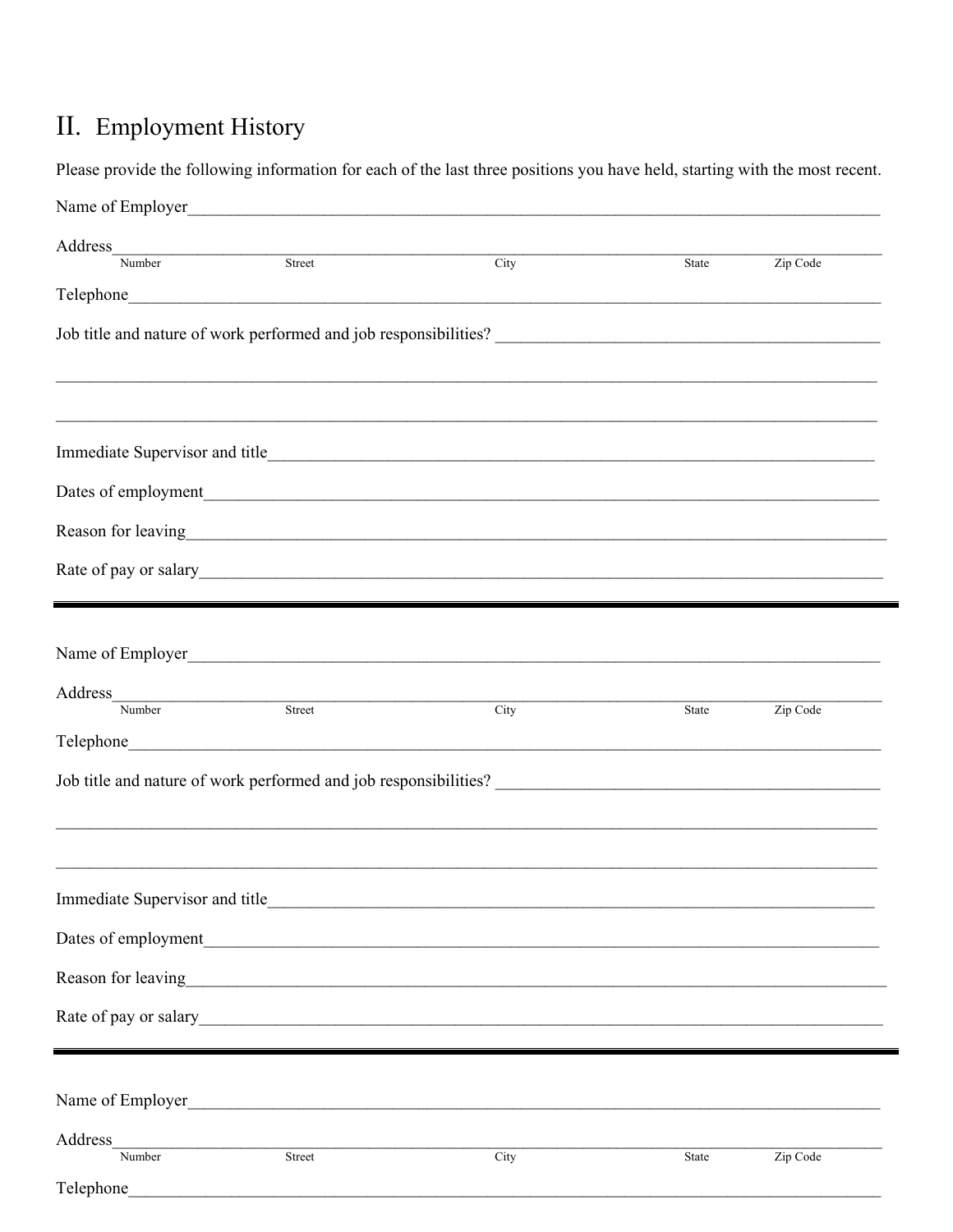| Reason for leaving The Communication of the Communication of the Communication of the Communication of the Communication of the Communication of the Communication of the Communication of the Communication of the Communicat |  |  |  |
|--------------------------------------------------------------------------------------------------------------------------------------------------------------------------------------------------------------------------------|--|--|--|
|                                                                                                                                                                                                                                |  |  |  |

# III. Educational Background

Please provide the following information for every secondary and post-secondary institution you attended.

| Name of institution                                            |               |      |       |          |
|----------------------------------------------------------------|---------------|------|-------|----------|
|                                                                |               |      |       |          |
| Address<br>Number Street                                       |               | City | State | Zip Code |
|                                                                |               |      |       |          |
| Areas of Concentration<br><u>Executive Concentration</u>       |               |      |       |          |
| Name of Institution                                            |               |      |       |          |
|                                                                |               |      |       |          |
|                                                                |               | City | State | Zip Code |
|                                                                |               |      |       |          |
|                                                                |               |      |       |          |
| Attach additional sheets as needed.                            |               |      |       |          |
| IV. References                                                 |               |      |       |          |
| Please provide the following for each of the three references. |               |      |       |          |
| Name                                                           |               |      |       |          |
| Address_                                                       | Number Street | City | State | Zip Code |
|                                                                |               |      |       |          |
|                                                                |               |      |       |          |

Nature of relationship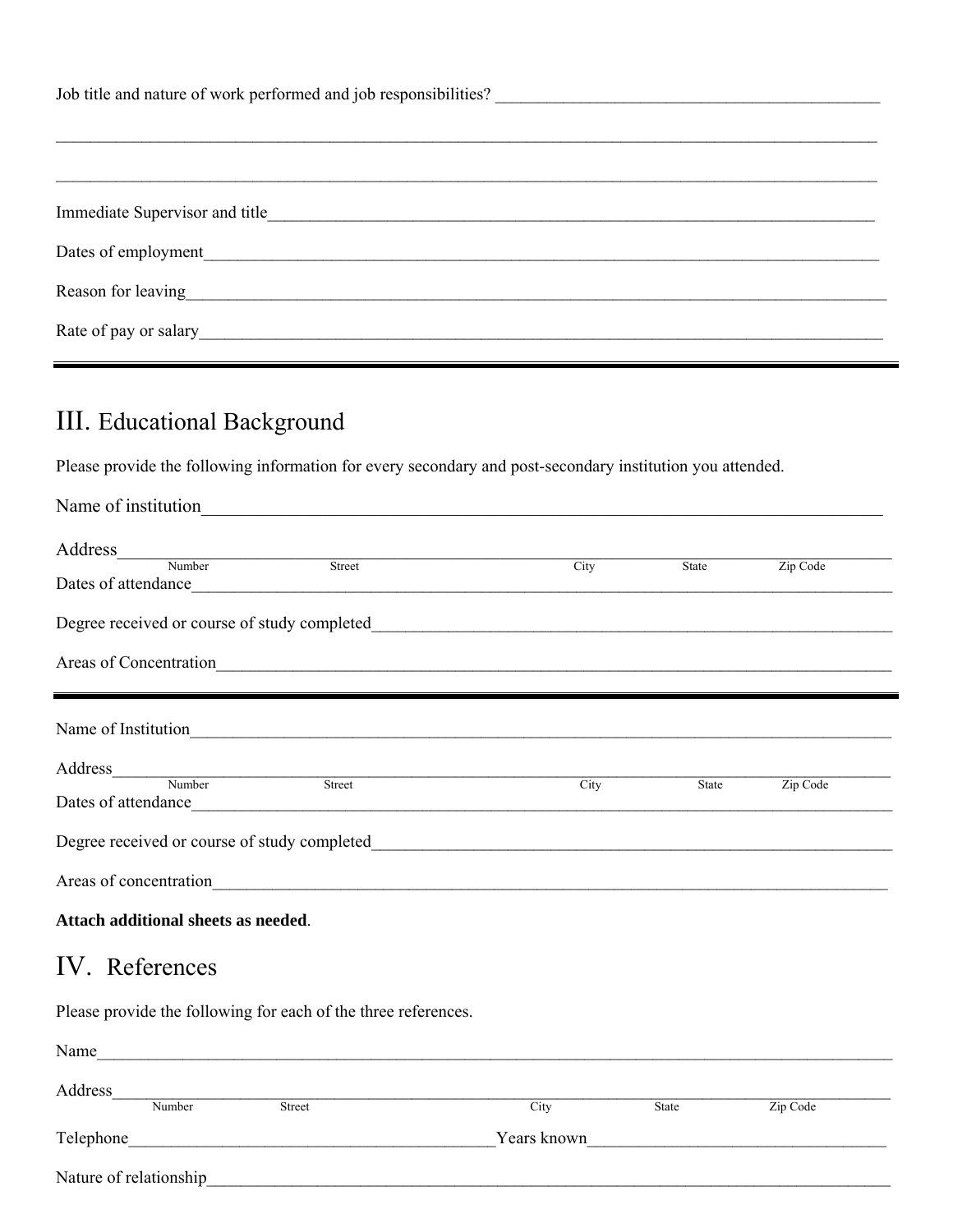| Name                    |        |             |       |          |  |
|-------------------------|--------|-------------|-------|----------|--|
| Address                 |        |             |       |          |  |
| Number                  | Street | City        | State | Zip Code |  |
| Telephone               |        | Years known |       |          |  |
| Nature of relationship  |        |             |       |          |  |
| Name                    |        |             |       |          |  |
| Address                 |        |             |       |          |  |
| Number                  | Street | City        | State | Zip Code |  |
| Telephone               |        | Years known |       |          |  |
| Nature of relationship_ |        |             |       |          |  |

#### V. Skills and Qualifications

Please provide us with information regarding any specials skills, experience or qualifications which you feel would assist us in evaluating your application:  $\qquad \qquad \qquad$ 

# $\mathcal{L}_\mathcal{L} = \{ \mathcal{L}_\mathcal{L} = \{ \mathcal{L}_\mathcal{L} = \{ \mathcal{L}_\mathcal{L} = \{ \mathcal{L}_\mathcal{L} = \{ \mathcal{L}_\mathcal{L} = \{ \mathcal{L}_\mathcal{L} = \{ \mathcal{L}_\mathcal{L} = \{ \mathcal{L}_\mathcal{L} = \{ \mathcal{L}_\mathcal{L} = \{ \mathcal{L}_\mathcal{L} = \{ \mathcal{L}_\mathcal{L} = \{ \mathcal{L}_\mathcal{L} = \{ \mathcal{L}_\mathcal{L} = \{ \mathcal{L}_\mathcal{$  $\_$  $\mathcal{L}_\mathcal{L} = \{ \mathcal{L}_\mathcal{L} = \{ \mathcal{L}_\mathcal{L} = \{ \mathcal{L}_\mathcal{L} = \{ \mathcal{L}_\mathcal{L} = \{ \mathcal{L}_\mathcal{L} = \{ \mathcal{L}_\mathcal{L} = \{ \mathcal{L}_\mathcal{L} = \{ \mathcal{L}_\mathcal{L} = \{ \mathcal{L}_\mathcal{L} = \{ \mathcal{L}_\mathcal{L} = \{ \mathcal{L}_\mathcal{L} = \{ \mathcal{L}_\mathcal{L} = \{ \mathcal{L}_\mathcal{L} = \{ \mathcal{L}_\mathcal{$

### VI. Disclosures

We may procure or request preparation of an investigative consumer report as part of our procedure for processing your employment application.

An investigative consumer report whereby information is obtained through personal interviews with your neighbors, friends or others with whom you are acquainted. This inquiry includes information as to your character, general reputation, personal characteristics and mode of living.

You have the right to make a written request to us within a reasonable period of time for a complete and accurate disclosure of additional information concerning the nature and scope of this investigation.

If we deny employment to you in whole or in part because of information contained in this report, we shall so inform you and will supply you with the name and address of the person or persons making the report.

Signature of Applicant Theorem 2011 and 2012 and 2012 and 2012 and 2012 and 2012 and 2012 and 2012 and 2012 and 2012 and 2012 and 2012 and 2012 and 2012 and 2012 and 2012 and 2012 and 2012 and 2012 and 2012 and 2012 and 20